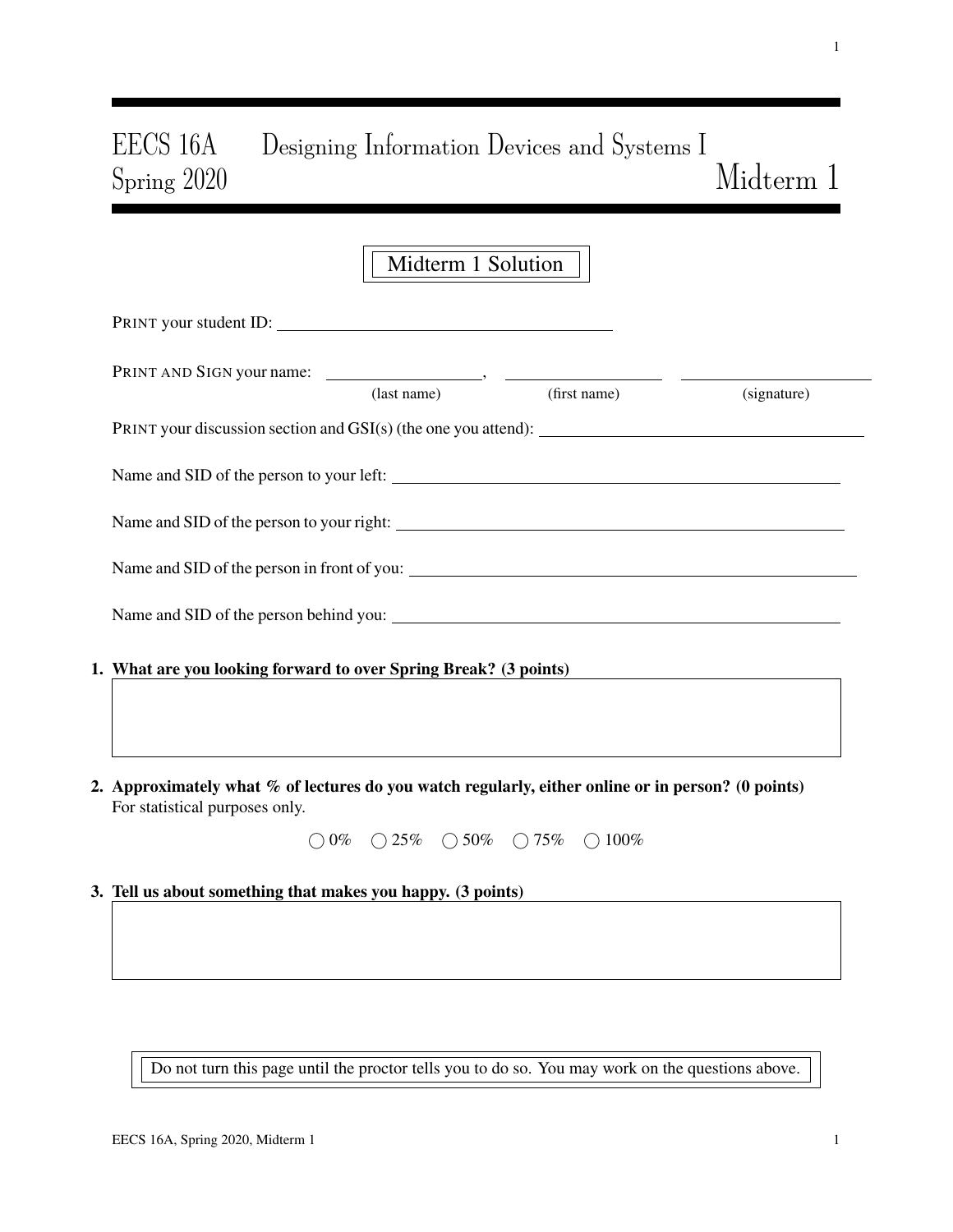## 4. Splotchy Writing (10 points)

Professor Courtade writes with a sharpie to accommodate the vision of as many people as possible. Unfortunately, some characters get smudged, which makes them difficult to read. The following is a (hypothetical) passage from lecture notes, and the smudges are labeled  $(1), (2), \ldots, (10)$ . Your task is to identify correct expressions for each of the smudges.

Let  $A \in \mathbb{R}^{n \times (1)}$  be a matrix with rank *r*. It is always possible to write *A* in terms of its compact SVD

$$
A = U \Sigma V^{\top},
$$

where  $\Sigma$  is a diagonal  $r \times r$  matrix, and  $U \in \mathbb{R}^{(1) \times (3)}$  and  $V \in \mathbb{R}^{(4) \times (5)}$  have orthonormal columns. This means that  $U^{\top}U = I_{\widehat{O}}$  and  $V^{\top}V = I_{\widehat{O}}$ , where we write  $I_m$  to denote the  $m \times (8)$  identity matrix, for an integer *m*. The columns of *U* form a basis for the range of *A*, which is is defined as

$$
range(A) = \{A\vec{x} \mid \vec{x} \in \mathbb{R}^k\}.
$$

Note that range(*A*) is a subspace of  $\mathbb{R}^{(9)}$ , which has dimension  $(10)$ .

Select the values for each smudge from the multiple choice below. For each smudge, completely fill in the circle next to the correct answer. (Hint: Resist the temptation to get distracted by unfamiliar terminology... that isn't what this question is about.)

Concepts: This question tests your understanding of matrix multiplication (specifically, compatibility of dimensions necessary for, and resulting from, matrix-matrix multiplication), as well as dimension of column-space (i.e., range). As suggested by the hint, the technical jargon (such as compact SVD, orthonormal) is completely irrelevant to determining the smudged dimensions.

Solution:

| (1)               | $\otimes$ $k$ |                                                          | $\bigcirc m$ $\bigcirc n$ $\bigcirc r$  |  |
|-------------------|---------------|----------------------------------------------------------|-----------------------------------------|--|
| (2)               | $\bigcirc k$  |                                                          | $\bigcirc m \otimes n \circ \bigcirc r$ |  |
| (3)               | $\bigcirc k$  |                                                          | $\bigcirc m$ $\bigcirc n$ $\otimes r$   |  |
| $\left( 4\right)$ |               | $\otimes k$ $\bigcirc m$ $\bigcirc n$ $\bigcirc r$       |                                         |  |
| (5)               | $\bigcirc k$  |                                                          | $\bigcirc m$ $\bigcirc n$ $\otimes r$   |  |
| (6)               | $\bigcirc k$  | $\bigcirc$ m                                             | $\bigcirc n \otimes r$                  |  |
| (7)               |               | $\bigcirc k$ $\bigcirc m$ $\bigcirc n$ $\otimes r$       |                                         |  |
| (8)               |               | $\bigcirc k \otimes m \circ \bigcirc n \circ \bigcirc r$ |                                         |  |
| (9)               |               | $\bigcirc k$ $\bigcirc m$ $\otimes n$ $\bigcirc r$       |                                         |  |
| (10)              |               | $\bigcirc k$ $\bigcirc m$ $\bigcirc n$ $\otimes r$       |                                         |  |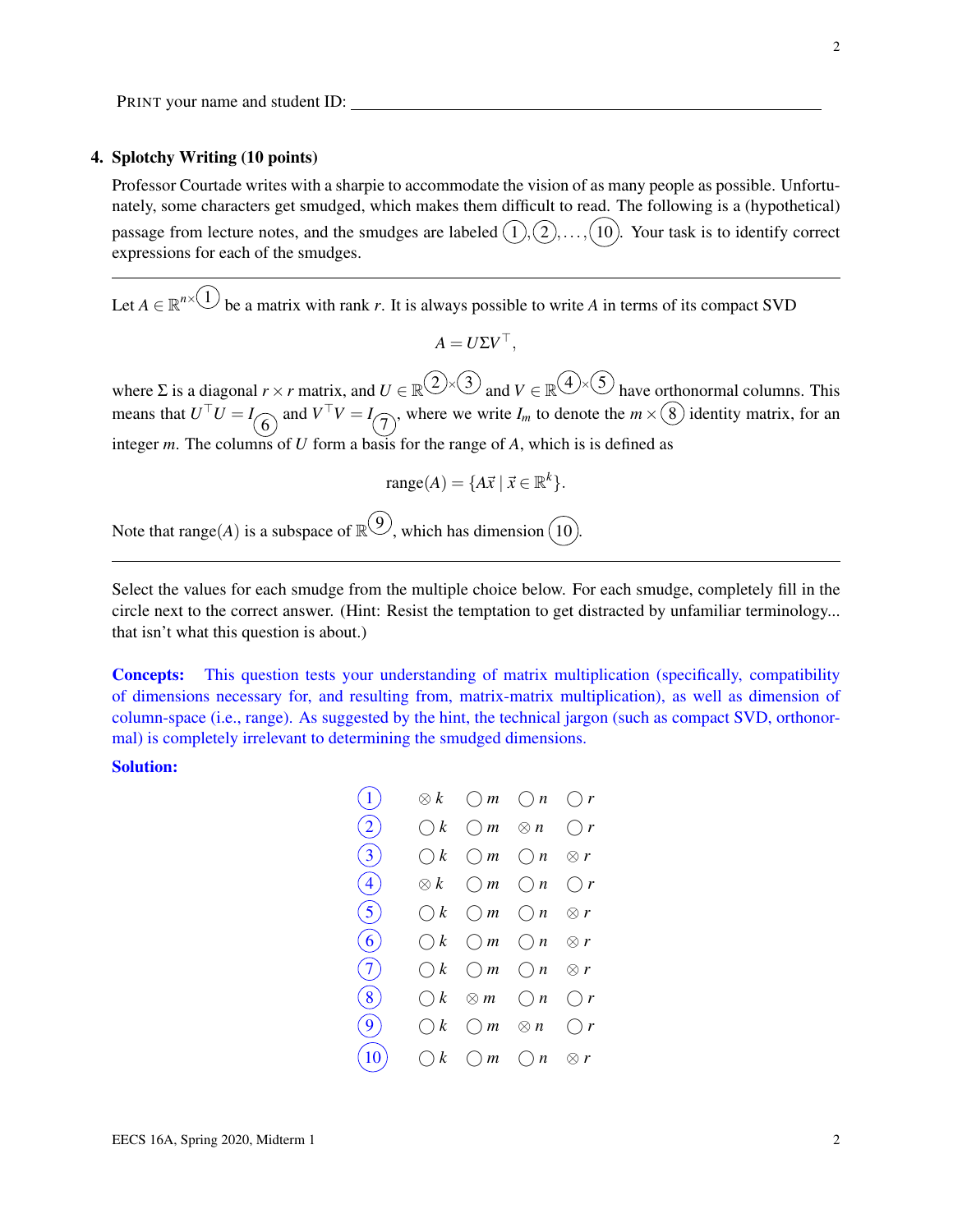PRINT your name and student ID:

### 5. Matrix Inversion (10 points)

You landed your first job at 16A*tech* (the Bay Area's newest and hottest tech company), and your first assignment is to invert a matrix  $A \in \mathbb{R}^{n \times n}$ . You say "no problem", and implement Gaussian elimination. You obtain the following reduction of the augmented matrix:

$$
[A|I] \longrightarrow [I|P].
$$

The dimension *n* is extremely large, so the computation takes several days to complete, and you give your boss the matrix  $P \in \mathbb{R}^{n \times n}$  just minutes before the deadline.

(a) (2 points) Your boss panics, saying "Oh, no! Your procedure only guarantees that  $AP = I$  and not necessarily that  $PA = I$ ." In *one sentence*, concisely explain why your boss thinks this might be an issue.

**Concepts:** This part tests your understanding of what the reduction  $[A|I] \rightarrow [I|P]$  means in terms of linear equations.

**Solution:** The reduction  $[A|I] \rightarrow [I|P]$  corresponds to solving the system of equations  $AX = I$  in variables  $X \in \mathbb{R}^{n \times n}$ , rather than the system of equations  $XA = I$ .

(b) (8 points) You try to calm them down, saying "Don't worry, the matrix also satisfies  $PA = I$ , and therefore *P* is the inverse of *A* just like you wanted. I'll prove it to you..."

Your proof consists of the following two steps (fill in the details as your answer to this question):

Step 1: Argue that your matrix *P* is the unique  $Q \in \mathbb{R}^{n \times n}$  satisfying  $AQ = I$ .

Step 2: Prove that  $PA = AP = I$ . (Hint: consider the matrix  $A(P + PA - I)$ )

As suggested by part (a), you should not assume that  $A^{-1}$  exists. Proving that it does is the point of this problem.

Concepts: Step 1 asks you to interpret what the augmented matrix [*I*|*P*] reveals about number of solutions to the corresponding system of linear equations. Step 2 requires you to use the distributive property of matrix multiplication together with the previously established property of *P*.

#### Solution:

Step 1: The reduction  $[A|I] \rightarrow [I|P]$  implies there is a unique solution  $X = P$  to the system of equations  $AX = I$ , since there are no free variables.

Step 2: Using the fact that  $AP = I$ , we follow the hint and evaluate

$$
A(P+PA-I) = AP +APA - A = I + IA - A = I.
$$

By the fact  $AP = I$  and the uniqueness established in Step 1, we must have  $P = P + PA - I$ , which reduces to  $PA = I$ .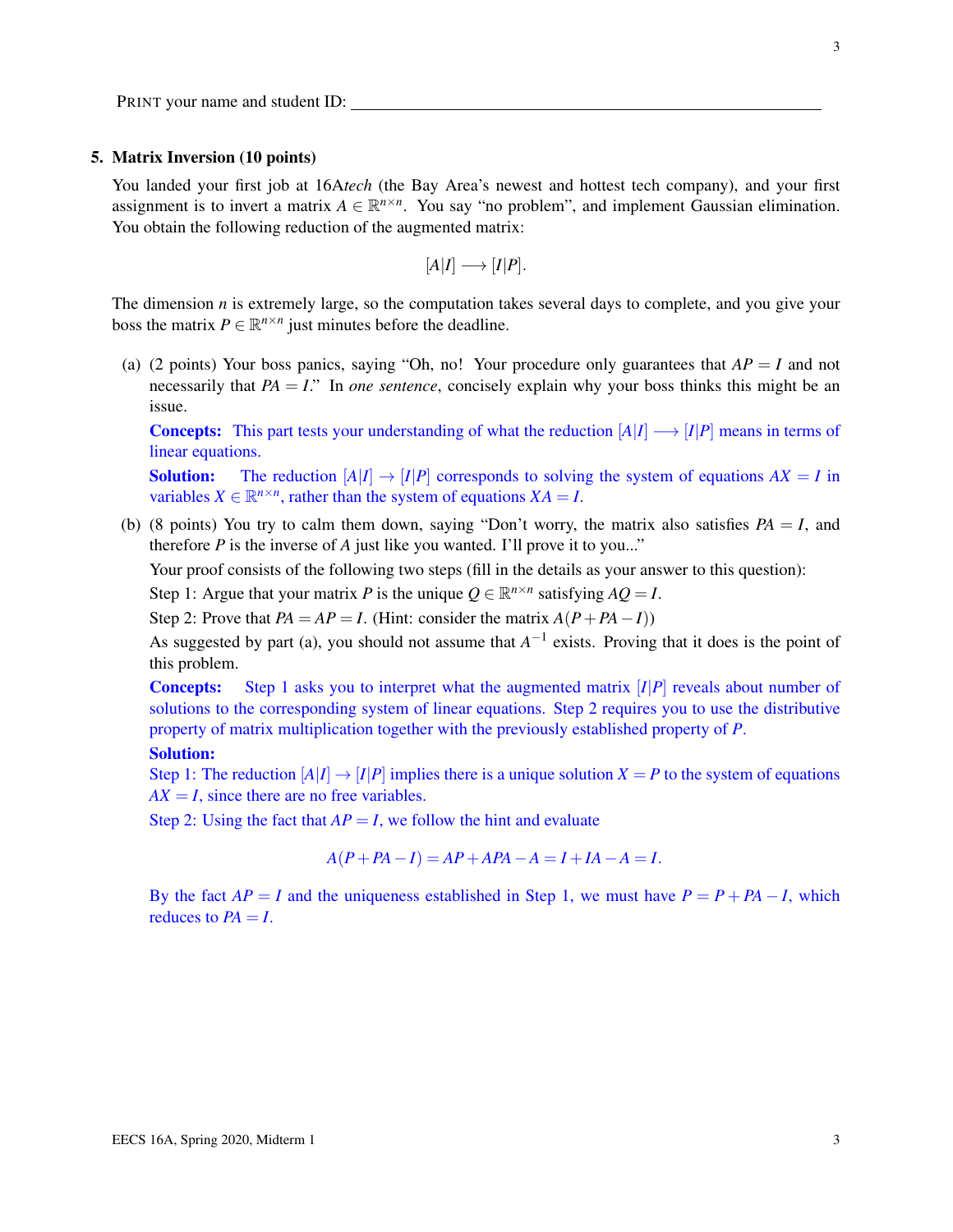# 6. Tomography (19 points)

Recall that in our simple tomography example of 4 pixels arranged into a  $2 \times 2$  matrix, our initial set of measurements produced the following system of equations with unknowns  $x_1, \ldots, x_4$  and measured intensities  $b_1, \ldots, b_4$ :

$$
x_1 + x_2 = b_1
$$
  
\n
$$
x_3 + x_4 = b_2
$$
  
\n
$$
x_1 + x_3 = b_3
$$
  
\n
$$
x_2 + x_4 = b_4
$$

(a) (3 points) Write the above system of equations in matrix-vector form  $A\vec{x} = \vec{b}$ . Concepts: Do you know how to write a system of equations in matrix-vector form? Solution:

|  |                | $\Omega$ | $\Omega$ | $x_1$           | $\bar{b}_1$      |                      |
|--|----------------|----------|----------|-----------------|------------------|----------------------|
|  | $\overline{0}$ |          |          | $x_2$           | b <sub>2</sub>   |                      |
|  | $\mathbf{0}$   |          |          | $x_3$           | $\overline{b_3}$ | $\ddot{\phantom{0}}$ |
|  |                | 0        |          | $\mathcal{X}_4$ | $b_{4,1}$        |                      |

(b) (8 points) Use Gaussian elimination to find a basis for the nullspace of your matrix in part (a). Show your work.

Concepts: This question tests whether you know the definition of nullspace, and the mechanics of gaussian elimination for solving the system  $A\vec{x} = \vec{0}$ . Solution:

| $swap(R_2, R_4)$                 | $\begin{array}{cccc c} 1 & 1 & 0 & 0 & 0 \\ 0 & 1 & 0 & 1 & 0 \\ 1 & 0 & 1 & 0 & 0 \\ 0 & 0 & 1 & 1 & 0 \\ \end{array}$                                                                                    |
|----------------------------------|------------------------------------------------------------------------------------------------------------------------------------------------------------------------------------------------------------|
| $R_3 \leftarrow R_3 - R_1 + R_2$ | $\begin{array}{cccc} 0&1&1&0&0&\cup\ 1&1&0&0&\cup\ 0&1&0&1&0 \end{array}$<br>$\begin{array}{cccc} 0&0&1&1&0&0\ 0&0&1&1&0\ 0&0&1&1&0\end{array}$                                                            |
| $R_4 \leftarrow R_4 - R_3$       | $\begin{array}{ccc c} 1 & 1 & 0 & 0 & 0 \\ 0 & 1 & 0 & 1 & 0 \\ 0 & 0 & 1 & 1 & 0 \end{array}$<br>$\overline{0}$<br>$\boldsymbol{0}$<br>$\bf{0}$<br>$\bf{0}$<br>0                                          |
| $R_1 \leftarrow R_1 - R_2$       | $\begin{array}{cccc} 1 & 0 & 0 & -1 \\ 0 & 1 & 0 & 1 \\ 0 & 0 & 1 & 1 \end{array}$<br>$\begin{matrix}0\\0\end{matrix}$<br>$\overline{0}$<br>$\overline{0}$<br>$\overline{0}$<br>$\overline{0}$<br>$\bf{0}$ |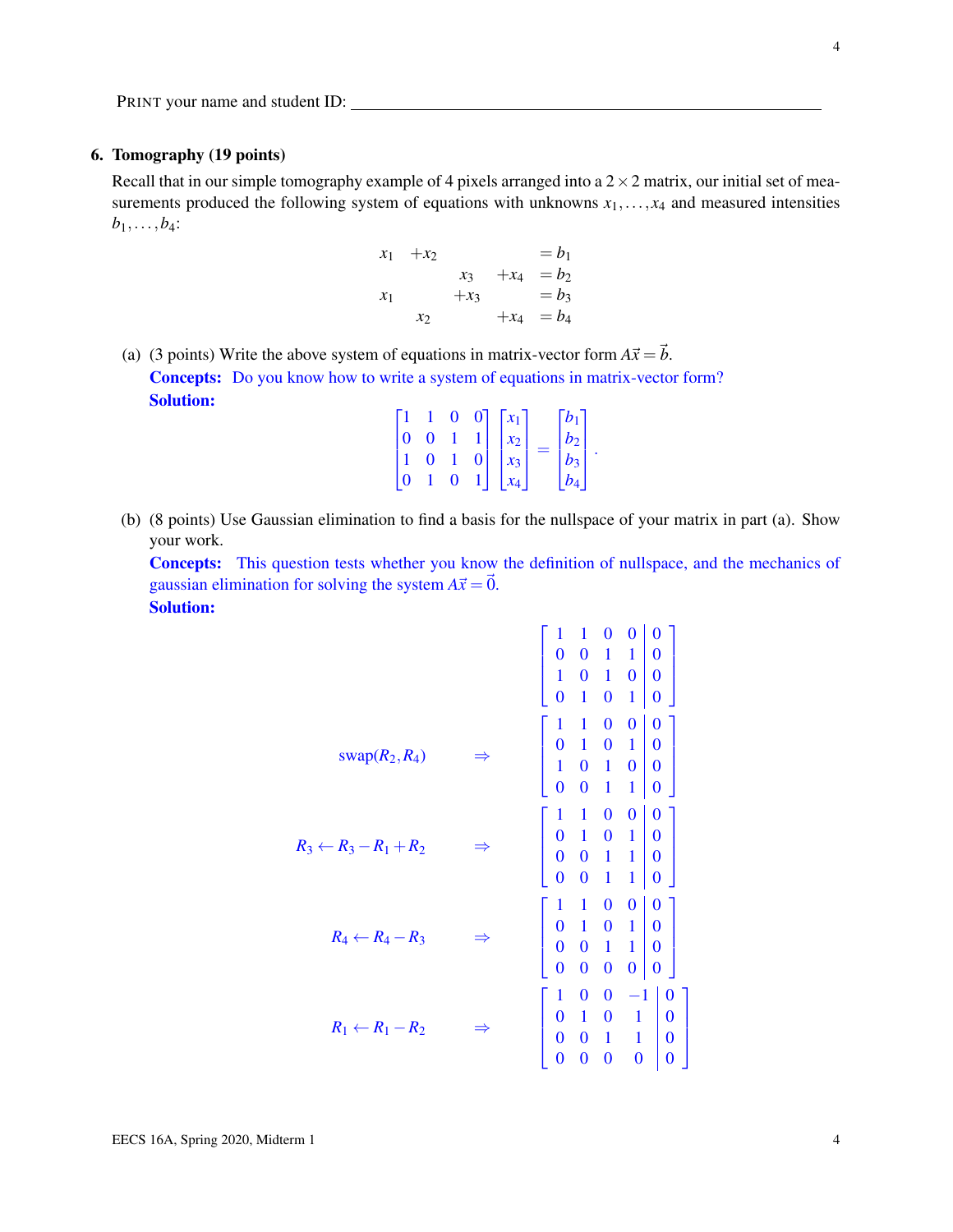(Any valid sequence of elementary row operations are acceptable, provided you arrive at the correct matrix in rref)

So, solutions to  $A\vec{x} = \vec{0}$  can be written as vectors  $\vec{x}$  satisfying

$$
\begin{bmatrix} x_1 \\ x_2 \\ x_3 \\ x_4 \end{bmatrix} = \begin{bmatrix} 1 \\ -1 \\ -1 \\ 1 \end{bmatrix} x_4,
$$

where  $x_4$  is a free variable. Hence a basis for  $N(A)$  is  $[1 -1 -1 1]^\top$ .

- (c) (2 points) Suppose  $\vec{x}_0$  denotes the correct pixel values, which of course satisfy  $A\vec{x}_0 = \vec{b}$ . Give another solution  $\vec{x}_1$  to the system of equations  $A\vec{x} = \vec{b}$ , satisfying  $\vec{x}_1 \neq \vec{x}_0$ . Leave your answer in terms of  $\vec{x}_0$ . Concepts: This question checks whether you understand how nullspace relates to characterizing the set of solutions to a system of linear equations. **Solution:** Another solution is  $\vec{x}_0 + \begin{bmatrix} 1 & -1 & -1 & 1 \end{bmatrix}^\top$ .
- (d) (2 points) Suppose we add the measurement

$$
x_1+x_4=b_5.
$$

Will the resulting new system of equations always have a solution for any values  $b_1, b_2, \ldots, b_5$ ? Completely fill in the circle next to the correct answer.

Concepts: This question checks whether you can determine consistency of a system of equations (e.g., by comparing dimension of the column space and dimension of  $\vec{b}$ ). Solution:

$$
\bigcirc\, Yes \quad \otimes No
$$

The answer is no  $(\vec{b}$  will be a vector in  $\mathbb{R}^5$ , but column-space of *A* has dimension at most 4, so we cannot guarantee a solution for any choice of  $\vec{b}$ ).

(e) (4 points) Assuming a solution exists for the new system of equations in part (d), will the solution be unique? Justify your answer by showing work to support your conclusion.

Concepts: This question checks whether you understand how nullspace relates to uniqueness of a solution to a consistent system of linear equations.

**Solution:** Yes, the solution will be unique. One way of seeing this is to add the measurement to our (already reduced) system of equations and find it has trivial nullspace:

$$
R_4 \leftarrow (R_4 - R_1)/2 \qquad \Rightarrow \qquad \begin{bmatrix} 1 & 0 & 0 & -1 & 0 \\ 0 & 1 & 0 & 1 & 0 \\ 0 & 0 & 1 & 1 & 0 \\ 1 & 0 & 0 & 1 & 0 \\ 0 & 1 & 0 & 1 & 0 \\ 0 & 0 & 1 & 1 & 0 \\ 0 & 0 & 0 & 1 & 0 \end{bmatrix}.
$$

We can see there will be no free variables, hence the system of equations with the new measurement has a unique solution (under the assumption of consistency).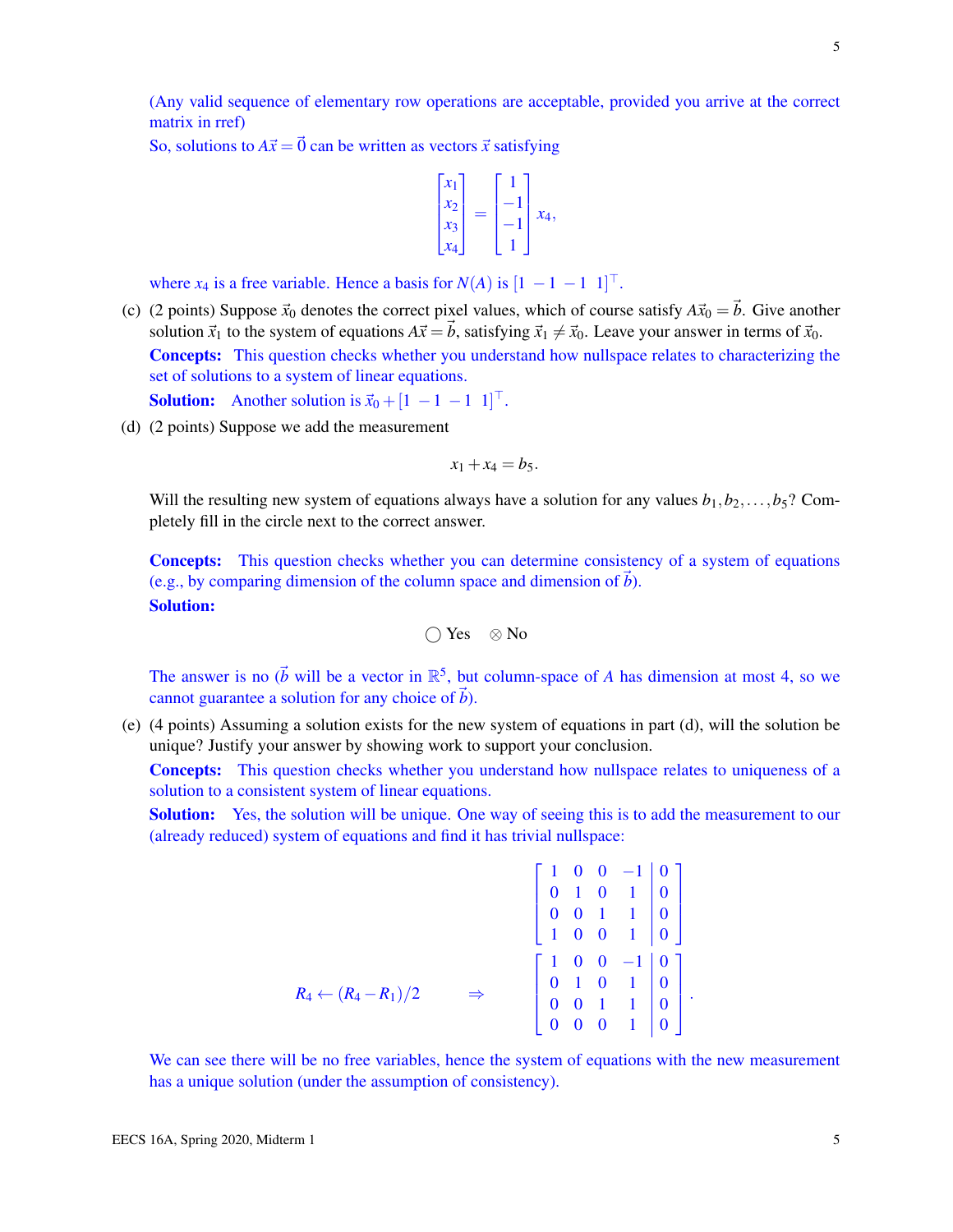## 7. Dynamical Systems (26 points)

Define matrices  $Q, R \in \mathbb{R}^{2 \times 2}$  according to

$$
Q = \begin{bmatrix} 0 & 3/4 \\ 1 & 1/4 \end{bmatrix}, \qquad R = \begin{bmatrix} 0 & 1 \\ 1 & 0 \end{bmatrix}.
$$

(a) (5 points) Find the eigenvalues for the matrix *Q*. Concepts: Do you know how to find the eigenvalues of a 2x2 matrix? Solution: Note that

$$
det(Q - \lambda I) = (-\lambda)(1/4 - \lambda) - 3/4 = (\lambda - 1)(\lambda + 3/4).
$$

So, the eigenvalues are  $\lambda_1 = 1, \lambda_2 = -3/4$ .

(b) (4 points) Consider a system with state vector  $\vec{x}[n] \in \mathbb{R}^2$  at time  $n \ge 1$  given by

$$
\vec{x}[n] = Q\vec{x}[n-1].
$$

Is there a non-zero vector  $\vec{x}$  satisfying  $\vec{x} = Q\vec{x}$  ? If yes, give one such vector.

**Concepts:** Can you find an eigenvector corresponding to a given eigenvalue (1 in this case)? **Solution:** Yes, such a vector exists since the matrix has eigenvalue 1. To solve for it, we set up the system of equations  $(Q-I)\vec{x} = 0$ , which is explicitly written as

$$
-x_1 + 3/4x_2 = 0
$$
  

$$
x_1 - 3/4x_2 = 0
$$

One solution is  $x_1 = 3/4, x_2 = 1$ , giving the desired vector  $\vec{x} = [3/4, 1]^\top$ .

(c) (3 points) Draw the state-transition diagram for the system in part (b). Label your nodes "A" and "B". **Concepts:** Do you know how to draw a state-transition diagram for a system of linear equations? Solution:



(d) (4 points) Now, consider a system with state vector  $\vec{w}[n] \in \mathbb{R}^2$  at time  $n \ge 1$  given by:

$$
\vec{w}[n] = \begin{cases} Q \, \vec{w}[n-1] & \text{if } n \text{ is odd} \\ R \, \vec{w}[n-1] & \text{if } n \text{ is even.} \end{cases}
$$

Write expressions for  $\vec{w}[1], \vec{w}[2], \vec{w}[3]$  and  $\vec{w}[4]$  in terms of  $\vec{w}[0]$  and *Q* and *R*. Write each answer in the form of a matrix-vector product.

Concepts: Given a description of a dynamical system, can you write out the state vectors at given time points in terms of the initial state and the transition matrices? Solution:

$$
\vec{w}[1] = Q\vec{w}[0], \quad \vec{w}[2] = RQ\vec{w}[0], \quad \vec{w}[3] = Q(RQ)\vec{w}[0], \quad \vec{w}[4] = (RQ)^2\vec{w}[0].
$$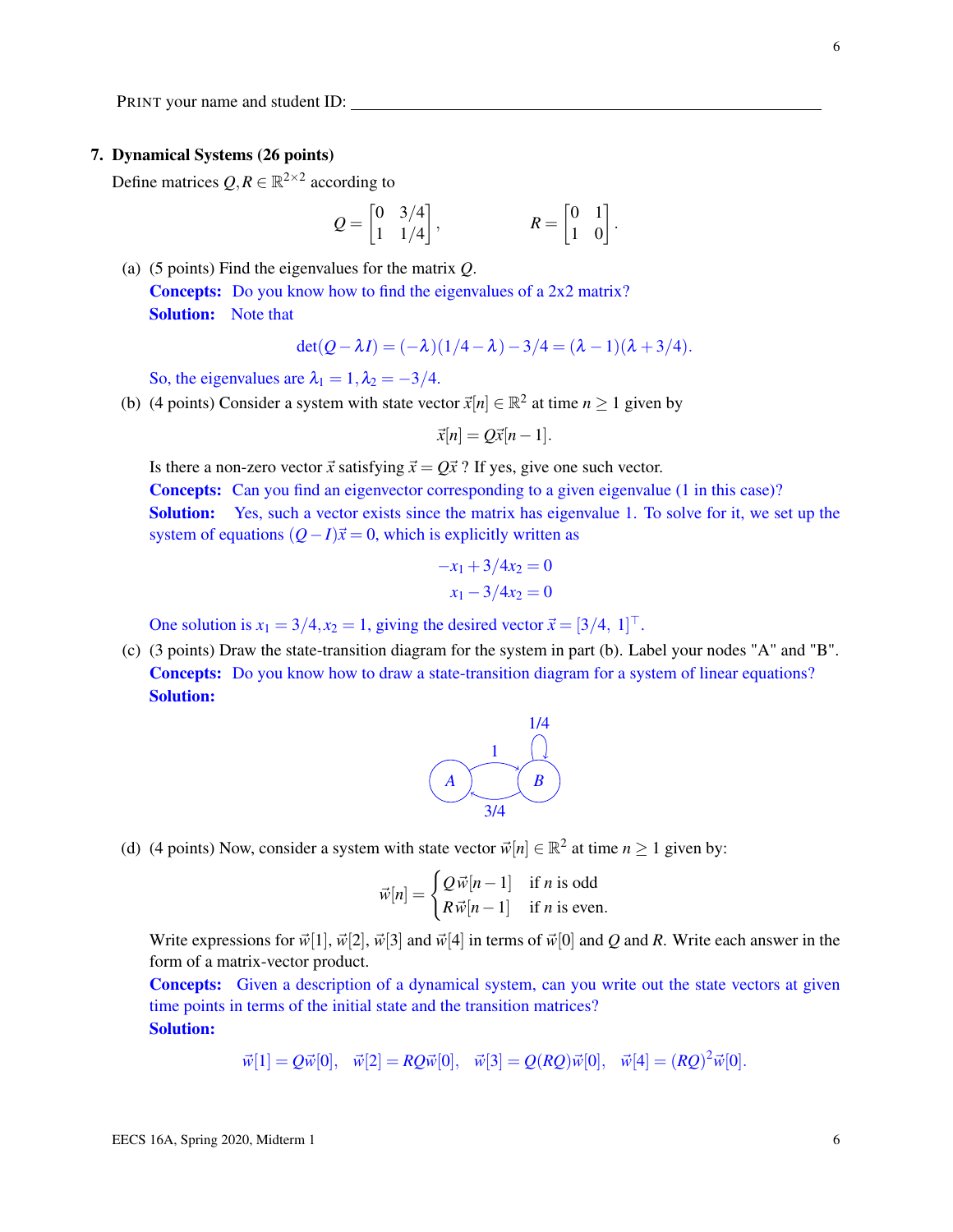(e) (10 points) Suppose we start the system of part (d) with state  $\vec{w}[0] = \begin{bmatrix} 11/14 & 3/14 \end{bmatrix}^{\top}$ . Find expressions for  $\vec{w}_{even}$  and  $\vec{w}_{odd}$ , which are defined according to

$$
\vec{w}_{\text{even}} = \lim_{k \to \infty} \vec{w}[2k], \qquad \qquad \vec{w}_{\text{odd}} = \lim_{k \to \infty} \vec{w}[2k+1].
$$

In words,  $\vec{w}_{even}$  and  $\vec{w}_{odd}$  describe the long-term behavior of the system at even and odd time-instants, respectively. (Hint: you can avoid computation by thinking about the system at even time-instants in terms of a state-transition diagram.)

**Concepts:** Following the hint, you should consider the dynamical system  $\vec{w}[2k] = (RQ)^k \vec{w}[0]$  for  $k \geq 1$ . This is just like the dynamical systems you have considered previously, with transition matrix (*RQ*). If you compute this matrix product and draw the state diagram, you will find something that looks nearly identical to the page-rank example from lecture. So, this question tests whether you can recognize a familiar problem, perhaps presented in a slightly unfamiliar form (but guided by a hint). Solution: Following the hint, consider the system at even time-instants:

$$
\vec{w}[2k] = (RQ)^k \vec{w}[0], \quad k \ge 0.
$$

This looks like a dynamical system with transition matrix

$$
RQ = \begin{bmatrix} 0 & 1 \\ 1 & 0 \end{bmatrix} \begin{bmatrix} 0 & 3/4 \\ 1 & 1/4 \end{bmatrix} = \begin{bmatrix} 1 & 1/4 \\ 0 & 3/4 \end{bmatrix}.
$$

The transition diagram for this system looks like:



This looks similar to the page rank example from lecture, where all traffic will end up on website *A*<sup> $\prime$ </sup>. Hence, for the given choice of  $\vec{w}[0]$  (whose entries add to one, and therefore can be thought of as representing fraction of traffic), we have

$$
\vec{w}_{\text{even}} = \lim_{k \to \infty} \vec{w}[2k] = \begin{bmatrix} 1 \\ 0 \end{bmatrix}, \quad \text{and, } \vec{w}_{\text{odd}} = Q\vec{w}_{\text{even}} = \begin{bmatrix} 0 \\ 1 \end{bmatrix}.
$$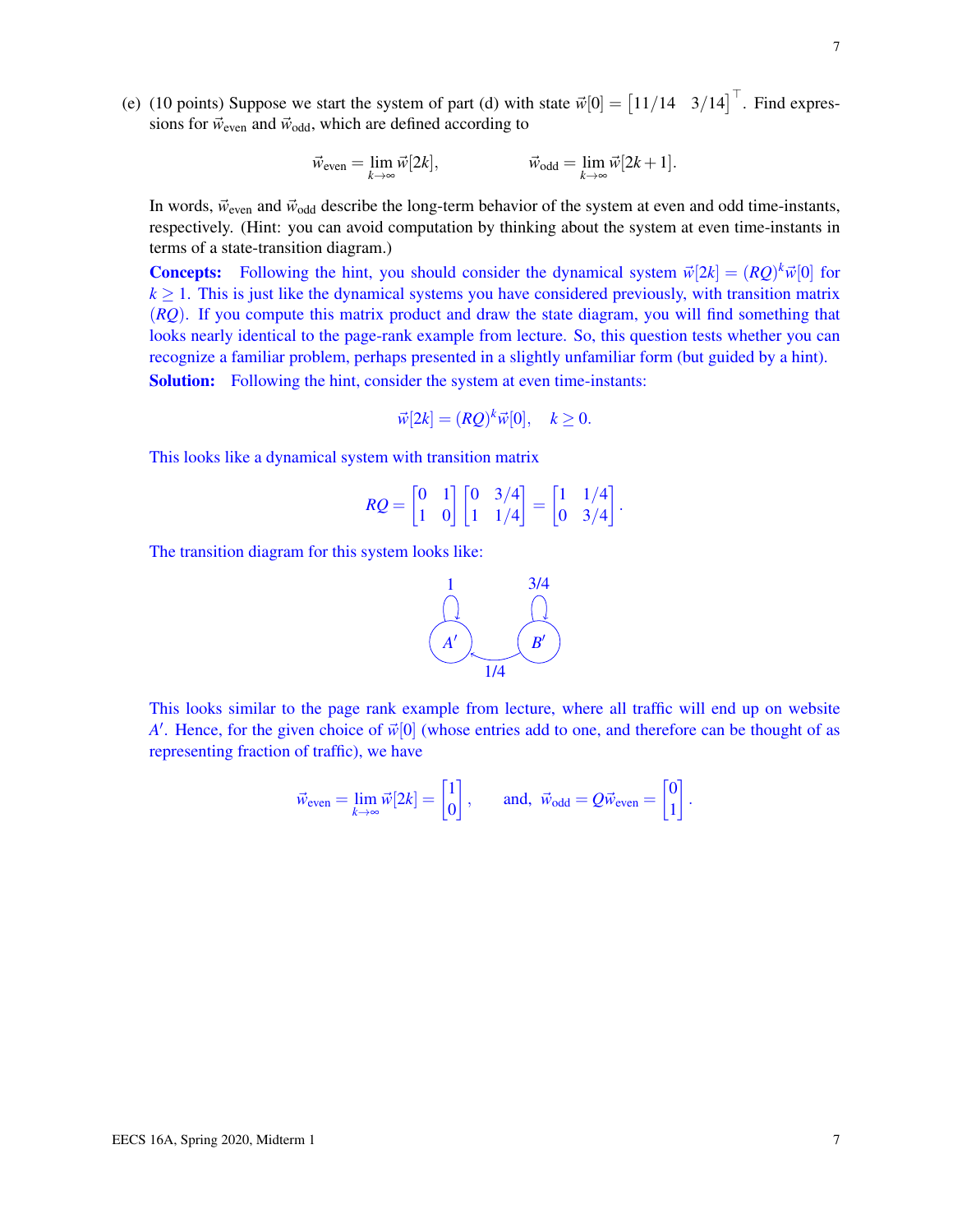# 8. Linearly Independent Solutions (5 points)

Let  $A \in \mathbb{R}^{17 \times 32}$  satisfy dim( $C(A)$ ) = 9, where  $C(A)$  denotes the column-space of *A*. How many linearly independent solutions can be found to the system of equations  $A\vec{x} = \vec{0}$ ?

Note: Be careful. You are not being asked how many solutions exist for this system of equations, but rather how many *linearly independent solutions* can be found. You may just give a numerical answer; no work is required.

Concepts: Do you know (i) definition of dimension of a subspace (equal to max number of linearly independent vectors in a subspace); (ii) definition of null-space; and (iii) how dimension of null-space and column-space are related to matrix dimensions (i.e., rank nullity theorem)?

**Solution:** The number of linearly independent solutions is equal to the dimension of  $N(A)$ , which is the maximum number of linearly independent solutions to the equation  $A\vec{x} = 0$ , by definition. Hence, we use the rank-nullity theorem to compute:

$$
\dim(N(A)) = 32 - \dim(C(A)) = 23.
$$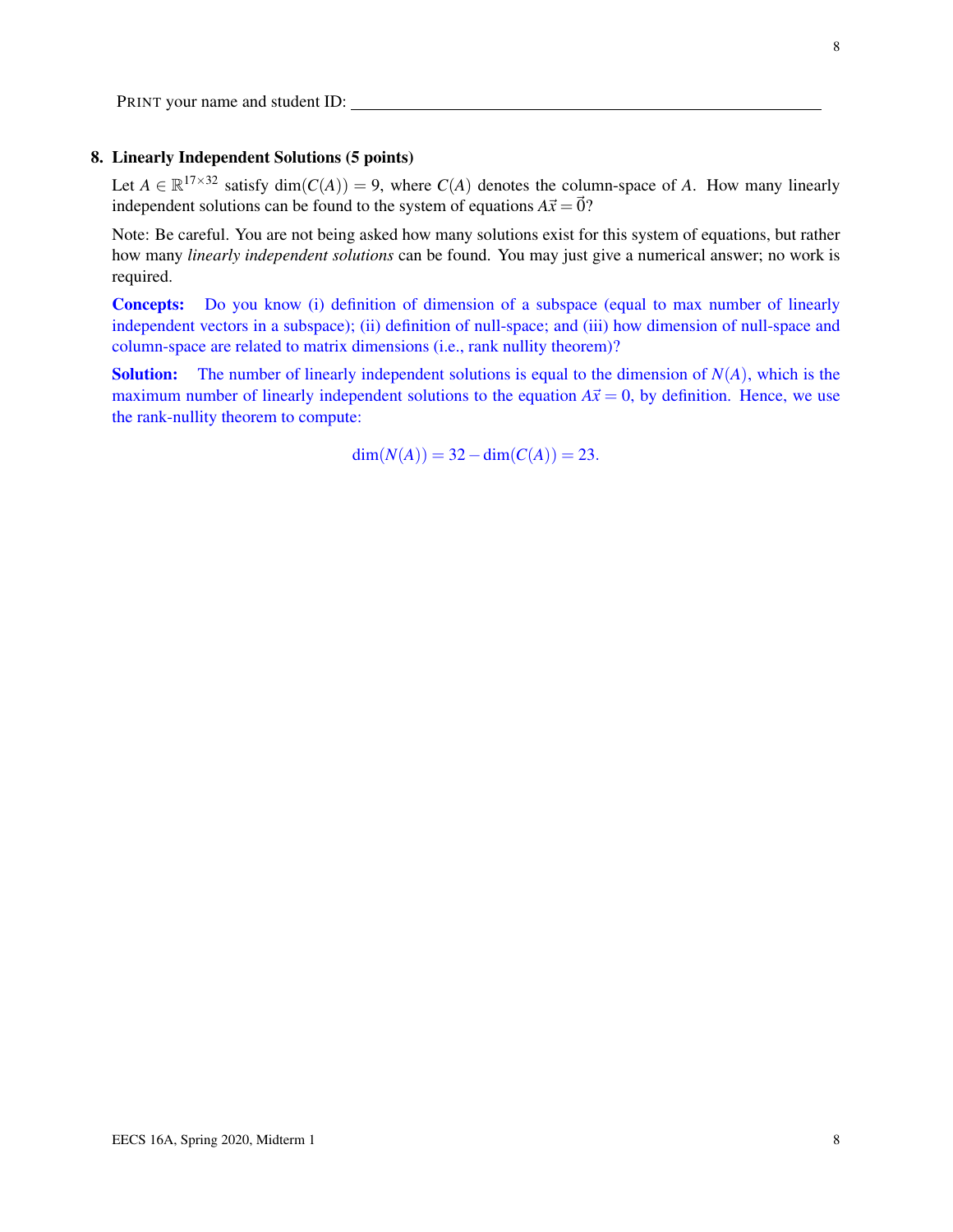## 9. Inverses and Transposes (8 points)

Given an invertible matrix  $A \in \mathbb{R}^{n \times n}$ , use the definition of matrix inverse to prove that

$$
(A^T)^{-1} = (A^{-1})^T.
$$

**Concepts:** Do you know the definition of matrix inverse (i.e.,  $AA^{-1} = A^{-1}A = I$ )? Do you remember what happens when you take transpose of a matrix product?

**Solution:** We are given that *A* is invertible, meaning that there is a matrix  $A^{-1}$  that satisfies

$$
AA^{-1} = I \quad \text{and} \quad A^{-1}A = I.
$$

We want something involving transposes, so the natural thing to do is take transpose of each of the above identities (using the fact you've seen:  $(AB)^T = B^T A^T$ ) to obtain

$$
(A^{-1})^T A^T = I
$$
 and  $A^T (A^{-1})^T = I$ .

Hence,  $(A^{-1})^T$  is equal to the inverse of  $A^T$  by definition of matrix inverse.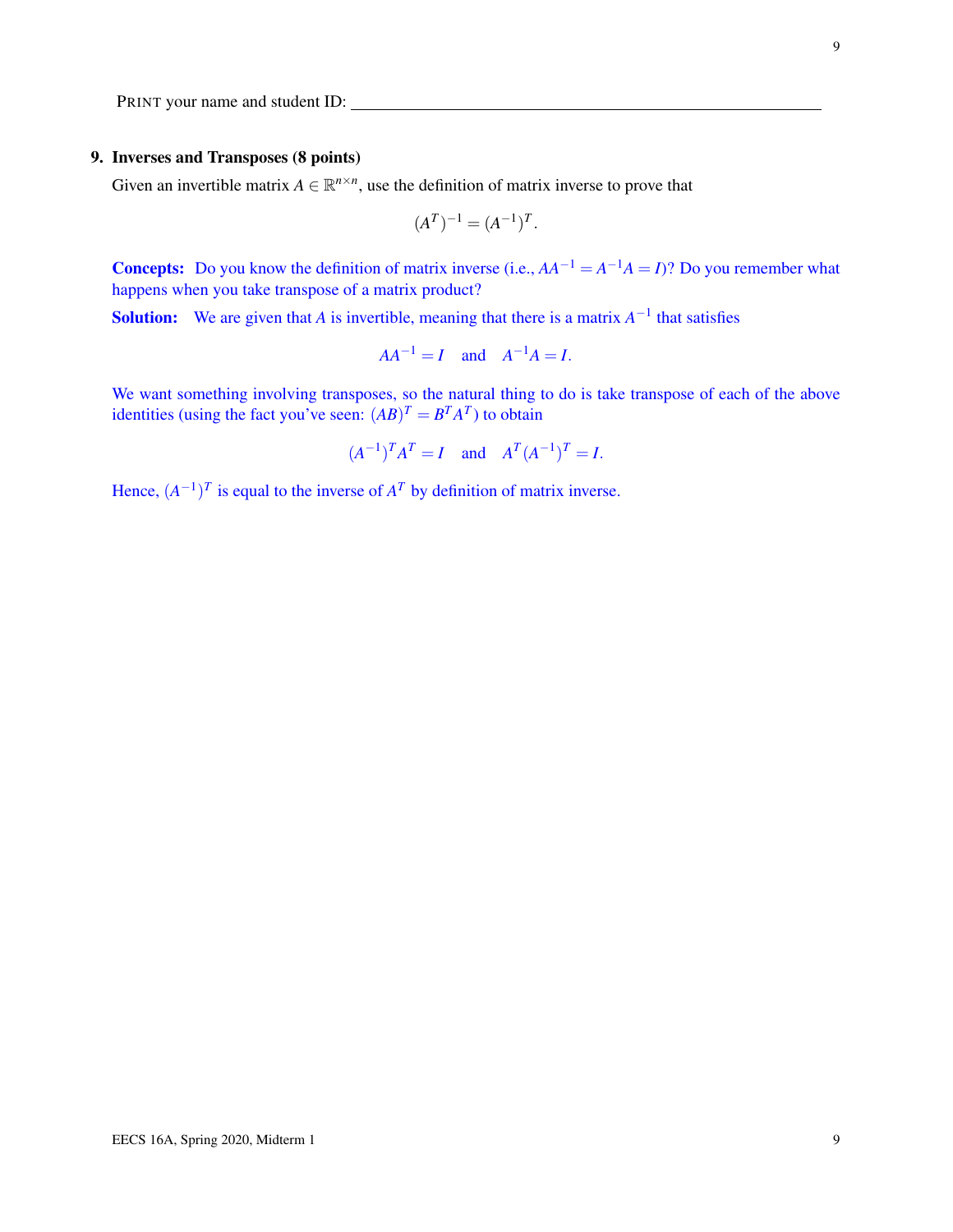### 10. Orthogonal Complements (16 points)

Consider the vector space  $\mathbb{R}^n$ , and let U be a subspace of  $\mathbb{R}^n$ . We define the set  $\mathbb{U}^{\perp} \subset \mathbb{R}^n$ , called the *orthogonal complement* of U, according to

$$
\mathbb{U}^{\perp} = \{ \vec{x} \in \mathbb{R}^n \mid \vec{u}^{\top} \vec{x} = 0 \text{ for all } \vec{u} \in \mathbb{U} \}.
$$

(a) (4 points) Show that  $\mathbb{U}^{\perp}$  is a subspace of  $\mathbb{R}^{n}$ .

Concepts: Do you know the definition of a subspace, and can you verify it on a given example? **Solution:** We should show that  $\mathbb{U}^{\perp}$  is closed under scalar multiplication and vector addition. To this end, let  $\vec{x}_1, \vec{x}_2 \in \mathbb{U}^{\perp}$  and  $\alpha, \beta \in \mathbb{R}$ . Then, for all  $\vec{u} \in \mathbb{U}$ , we have

$$
(\alpha \vec{x}_1 + \beta \vec{x}_2)^T \vec{u} = \alpha \vec{x}_1^T \vec{u} + \beta \vec{x}_2^T \vec{u} = 0,
$$

where the last identity follows by definition of  $\vec{x}_1, \vec{x}_2 \in \mathbb{U}^{\perp}$ . Hence,  $(\alpha \vec{x}_1 + \beta \vec{x}_2) \in \mathbb{U}^{\perp}$ , and therefore  $\mathbb{U}^{\perp}$  is a subspace.

(b) (4 points) Find a concise expression for the intersection  $\mathbb{U}\cap\mathbb{U}^{\perp}$ . Justify your answer.

Concepts: You saw the operation ∩ for subspaces in your homework; can you use definitions to compute it for a specific example?

**Solution:** If  $\vec{x} \in \mathbb{U}^{\perp}$ , then  $\vec{x}^T \vec{u} = 0$  for any choice of  $\vec{u} \in \mathbb{U}$ . In particular, if  $\vec{x} \in \mathbb{U}^{\perp} \cap \mathbb{U}$ , then we must have

$$
0 = \vec{x}^T \vec{x} = \sum_{i=1}^n x_i^2 \quad \Leftrightarrow \quad x_i = 0 \text{ for all } i \quad \Leftrightarrow \quad \vec{x} = \vec{0}.
$$

Hence,  $\mathbb{U}^{\perp} \cap \mathbb{U} = \{ \vec{0} \}.$ 

(c) (6 points) Working in dimension  $n = 3$ , consider the subspace

$$
\mathbb{U} = \text{span}\left\{ \begin{bmatrix} 1 \\ 2 \\ 3 \end{bmatrix}, \begin{bmatrix} 0 \\ 1 \\ 1 \end{bmatrix} \right\}.
$$

Find a basis for  $\mathbb{U}^{\perp}$ .

**Concepts:** Can you formulate the problem of computing  $\mathbb{U}^{\perp}$  as a system of linear equations and solve? This is almost identical to how we compute the nullspace of a matrix: we formulate an appropriate system of linear equations, and then solve.

**Solution:** To characterize  $\mathbb{U}^{\perp}$ , we should find the set of vectors  $\vec{x}$  such that  $[1,2,3]\vec{x} = 0$  and  $[0,1,1]\vec{x} = 0$ . This can be done, for example, by reducing the augmented matrix:

$$
\left[\begin{array}{cc|c}1 & 2 & 3 & 0\\0 & 1 & 1 & 0\end{array}\right] \longrightarrow \left[\begin{array}{cc|c}1 & 0 & 1 & 0\\0 & 1 & 1 & 0\end{array}\right] \Rightarrow \text{ solutions are of form: } \begin{bmatrix}x_1\\x_2\\x_3\end{bmatrix} = \begin{bmatrix}-1\\-1\\1\end{bmatrix}x_3.
$$

Hence, the vector  $[-1, -1, 1]^T$  is a basis for  $\mathbb{U}^{\perp}$ .

(d) (2 points) For the subspaces U and  $\mathbb{U}^{\perp}$  of part (c), show that  $\mathbb{U} + \mathbb{U}^{\perp} = \mathbb{R}^{3}$ .

**Concepts:** Do you know that three linearly independent vectors in  $\mathbb{R}^3$  will span  $\mathbb{R}^3$ ?